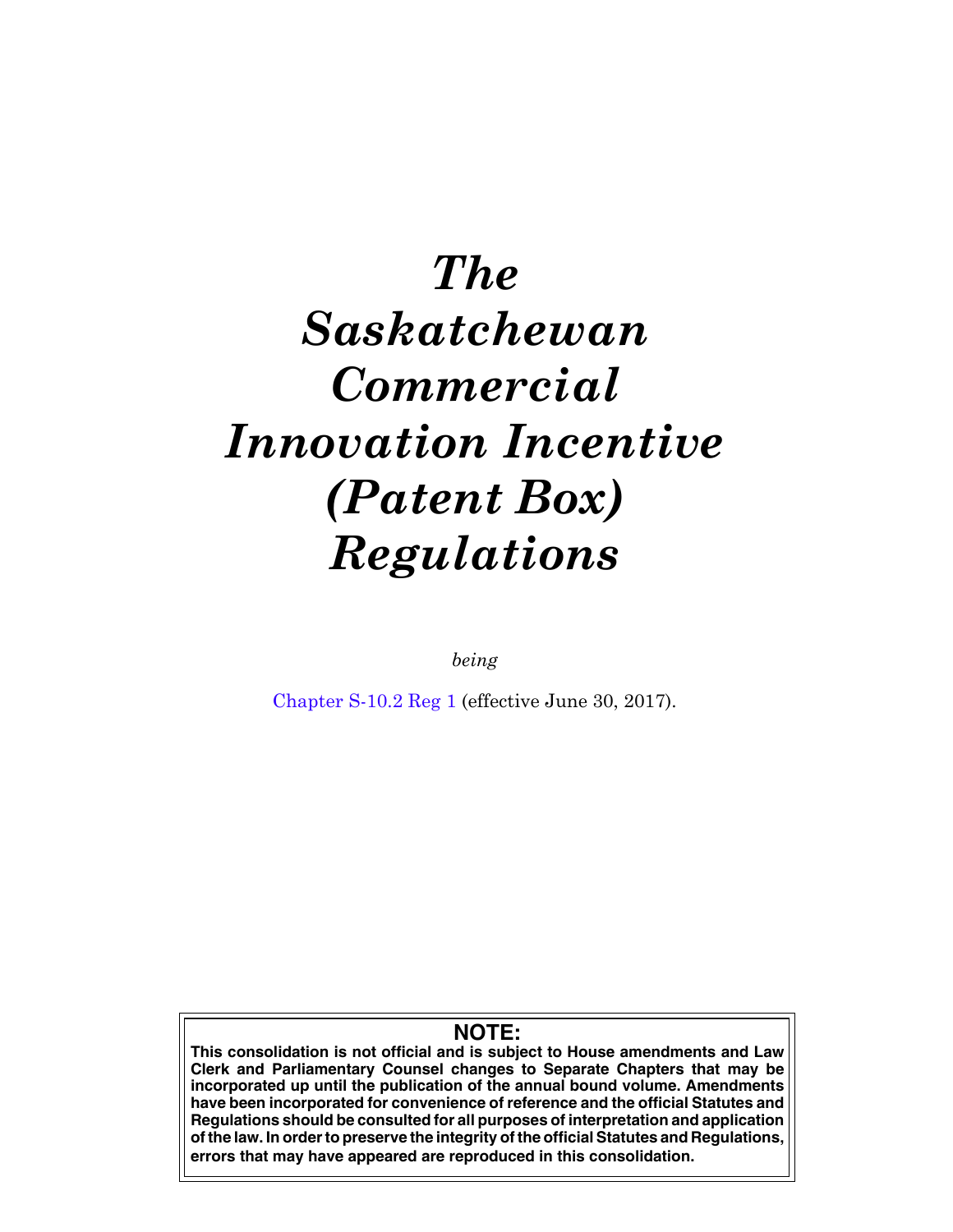## Table of Contents

- [Title](#page-2-0)
- [Definitions](#page-2-0)
- [Review of application scientific eligibility test](#page-3-0)
- [Economic eligibility test benchmarks](#page-3-0)
- [Eligibility for 15-year tax rebate](#page-5-0)
- [Eligible cascading and eligible forking](#page-5-0)
- [Interest rate re recovery of overpayment or](#page-6-0) [rebate to which corporation is not entitled](#page-6-0)
- [Service of notice or documents](#page-7-0)
- [Coming into force](#page-7-0)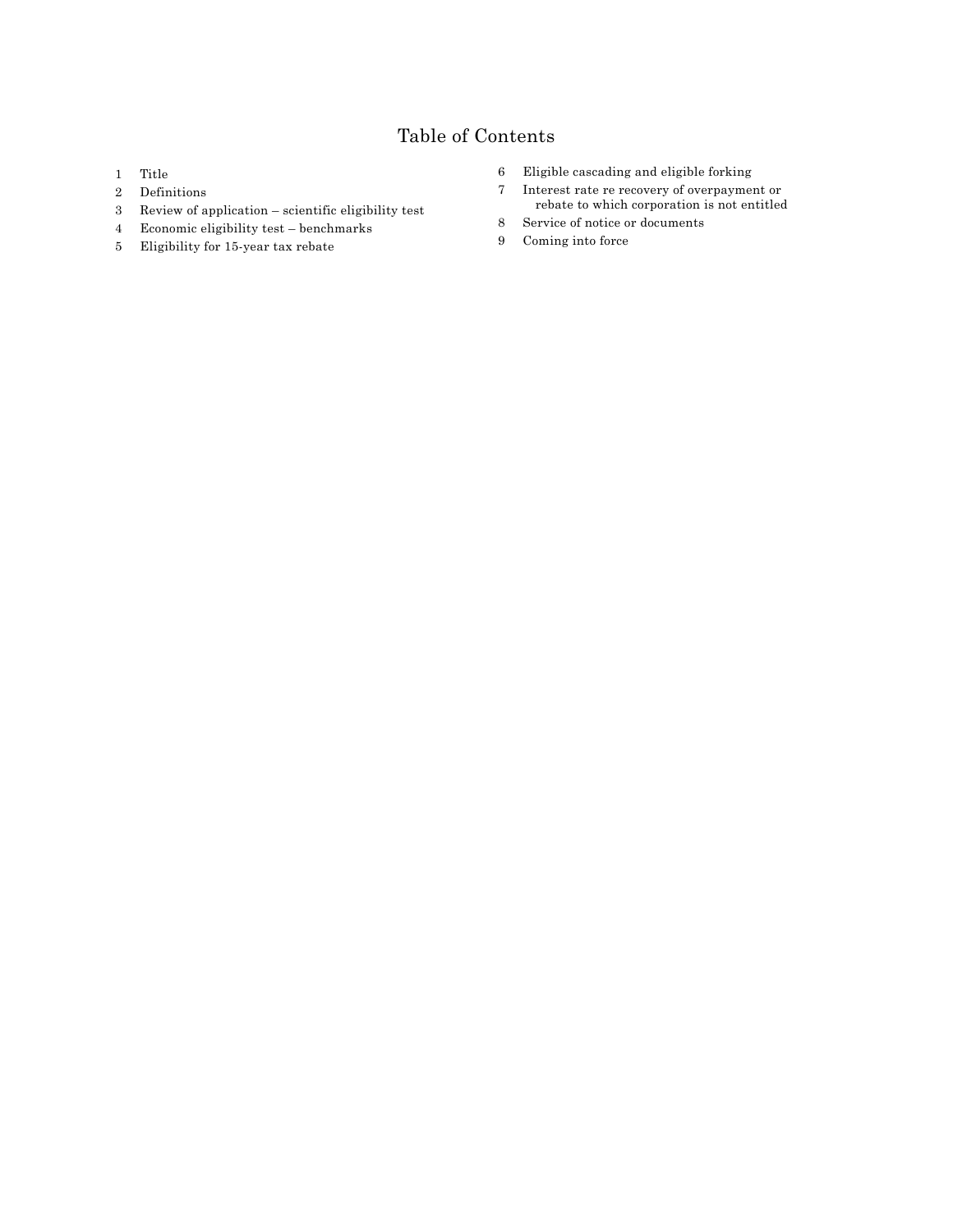## **CHAPTER S‑10.2 REG 1**

## *The Saskatchewan Commercial Innovation Incentive (Patent Box) Act*

#### <span id="page-2-0"></span>**Title**

**1** These regulations may be cited as *The Saskatchewan Commercial Innovation Incentive (Patent Box) Regulations.*

#### **Definitions**

**2**(1) In these regulations:

**"Act"** means *The Saskatchewan Commercial Innovation Incentive (Patent Box) Act*;

**"eligible cascading"**, with respect to an innovation, means goods, services or processes that are:

(a) developed from the same intellectual property source, in whole or in part, that was included in the original application for which an SCII certificate has been issued and that meet the requirements of section 6; and

(b) an incremental or generation improvement on the original proposed innovation;

**"eligible forking"**, with respect to an innovation, means goods, services or processes that represent a significant innovation or change in the features, benefits, application or use in relation to the same intellectual property source, in whole or in part, that was included in the original application for which an SCII certificate has been issued and that meet the requirements of section 6;

### **"eligible intellectual property"** includes;

- (a) patents;
- (b) plant breeders' rights;
- (c) trade secrets;

(d) copyright related to computer programs, algorithms and computer science; and

(e) licences pertaining to any of the intellectual property mentioned in clauses (a) to (d);

**"technological readiness level"**, with respect to a proposed innovation, means the readiness level, including any remaining activities required to complete its development, with respect to bringing the proposed innovation to the Canadian marketplace, as described in section 3.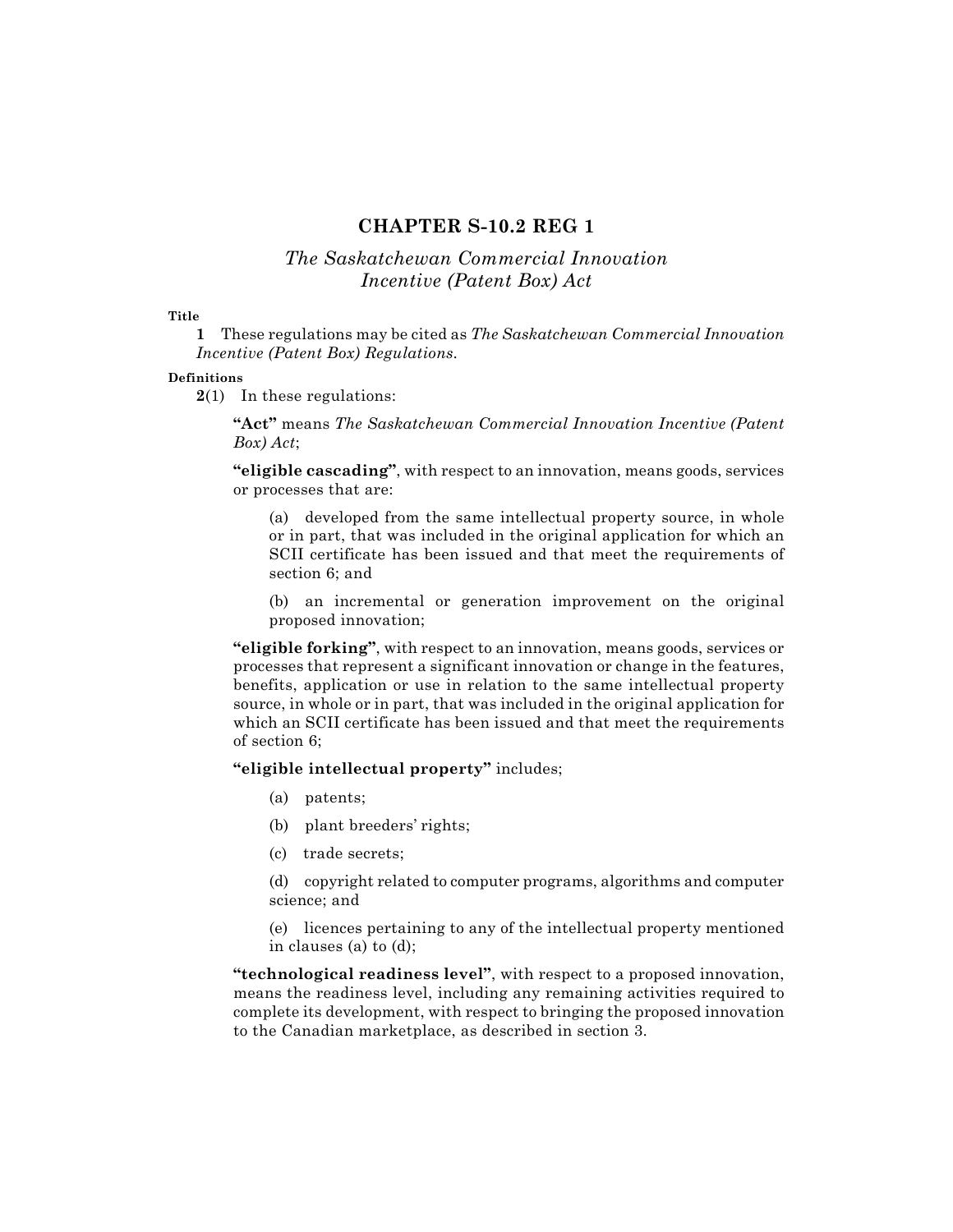(2) In the Act and in these regulations:

**"exceptional innovation"**, with respect to a proposed innovation, means that the good, service or process possesses any or all of the qualities set out in subsection 3(1);

**"proposed innovation"** means the combination of eligible intellectual property and the resulting goods, services or processes that is the subject of an applicant's application.

7 Jly 2017 cS-10.2 Reg 1 s2.

#### **Review of application – scientific eligibility test**

**3**(1) For the purposes of section 6 of the Act, an innovation is an exceptional innovation if it possesses all or any of the following qualities:

(a) it has no equivalent in the Canadian marketplace;

(b) it is a substantial advance on the current state of the art, with respect to any comparable good, service or process, in Canada;

(c) it has unique features and benefits that materially distinguish it from current competitive offerings in the Canadian marketplace to the extent that the innovation has the potential to create a competitive advantage or an entirely new segment of the marketplace.

(2) In providing its opinion to the minister with respect to whether a proposed innovation is an exceptional innovation, the technical assessor shall also consider the technological readiness level of the proposed innovation, as described in subsection (3).

(3) The technical assessor, in considering the technological readiness level of the proposed innovation, shall have regard to whether or not:

(a) there is a model or prototype of the innovation that represents a near-desired configuration and that model or prototype has been successfully tested in a simulated operational environment or laboratory;

(b) a prototype of the innovation at the planned operational level is ready for demonstration in an operational environment; or

(c) the innovation is in its final form, has been proven to work in that form and under expected conditions.

(4) For the purposes of section 6 of the Act, January 1, 2017 is the earliest date that may be used for the assessment of an applicant's commercialization of its proposed innovation with respect to the Canadian marketplace.

7 Jly 2017 cS-10.2 Reg 1 s3.

<span id="page-3-0"></span>**S-10.2 REG 1**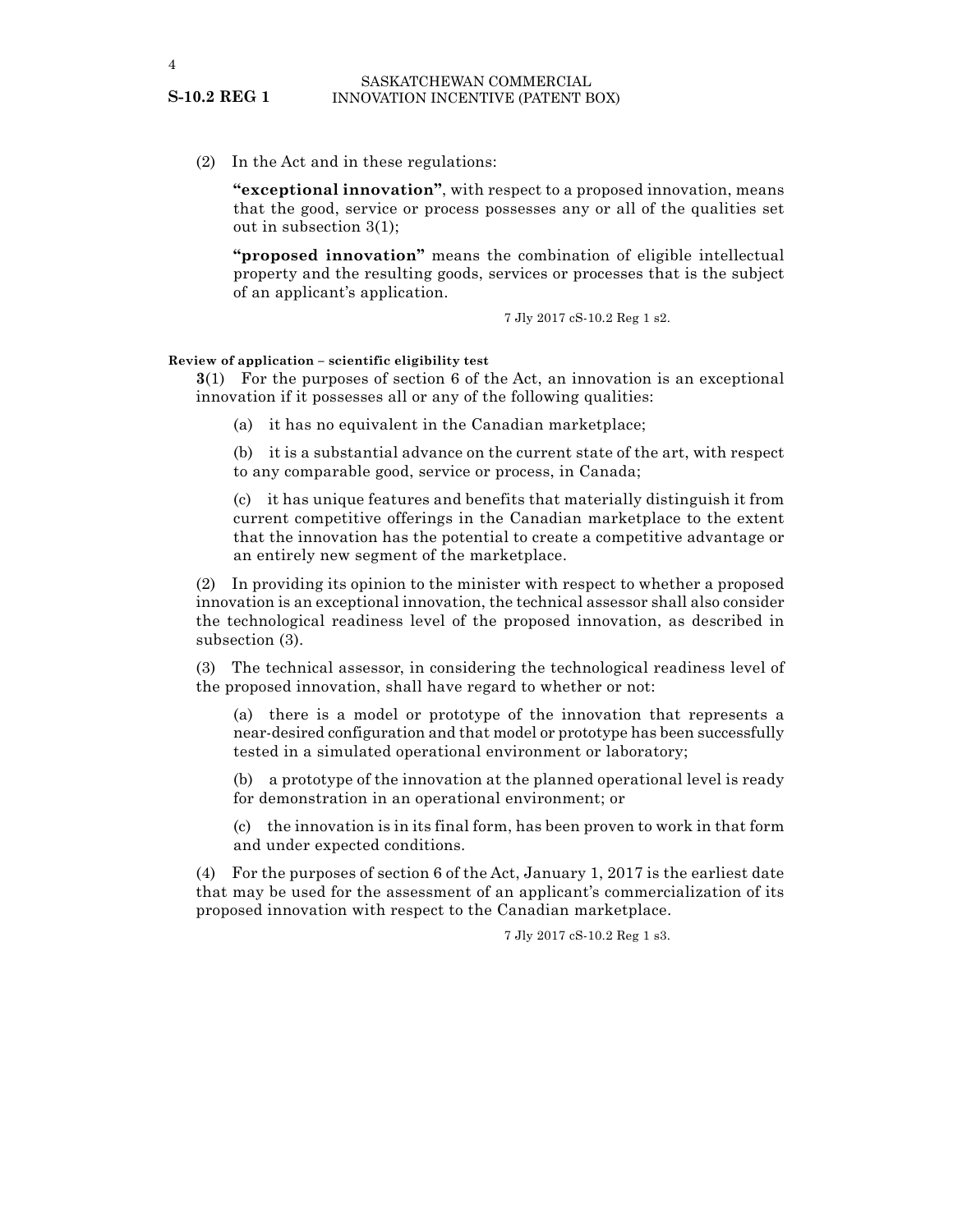#### **Economic eligibility test – benchmarks**

**4**(1) The economic growth benchmarks set out in this section are to be assessed on a cumulative basis.

(2) For the purposes of clauses  $9(1)(a)$  to (e) of the Act, the economic growth benchmarks with respect to the innovation are as follows:

(a) the creation and maintenance of 10 net new full-time or full-time equivalent positions in Saskatchewan over any period commencing on or after the day on which the minister provided the notice mentioned in clause 7(a) of the Act to the applicant;

(b) \$10,000,000 in net new capital expenditures in Saskatchewan over any period commencing on or after the day on which the minister provided the notice mentioned in clause 7(a) of the Act to the applicant;

(c) \$3,500,000 in new Saskatchewan corporate income tax paid over any period commencing on or after the day on which the minister provided the notice mentioned in clause 7(a) of the Act to the applicant;

(d) one of the following:

(i) \$3,000,000 in new research and development expenditures made in Saskatchewan over any period commencing on or after the day on which the minister provided the notice mentioned in clause 7(a) of the Act to the applicant;

(ii) \$3,000,000 in research and development expenditures made in Saskatchewan that can be directly attributed to the original proposed innovation;

(iii) \$3,000,000 in combined research and development expenditures as described in subclauses (i) and (ii).

(3) If an applicant intends to request the minister to consider an economic benefit for the purposes of subsection 9(2) of the Act, the applicant must submit to the minister, in writing:

(a) a detailed explanation of the economic benefit the applicant claims;

(b) the expected demonstrable new economic benefits to Saskatchewan resulting from the commercialization of the proposed innovation; and

(c) a detailed explanation with respect to how the economic benefit the applicant claims is to be measured and verified by the minister.

(4) For the purpose of calculating the net new full-time or full-time equivalent positions described in clause (2)(a):

(a) employees who have been transferred to the eligible corporation from a related person or associated corporation are not to be included in the calculation if, in the opinion of the minister, the transfer has not created net new Saskatchewan-based jobs; and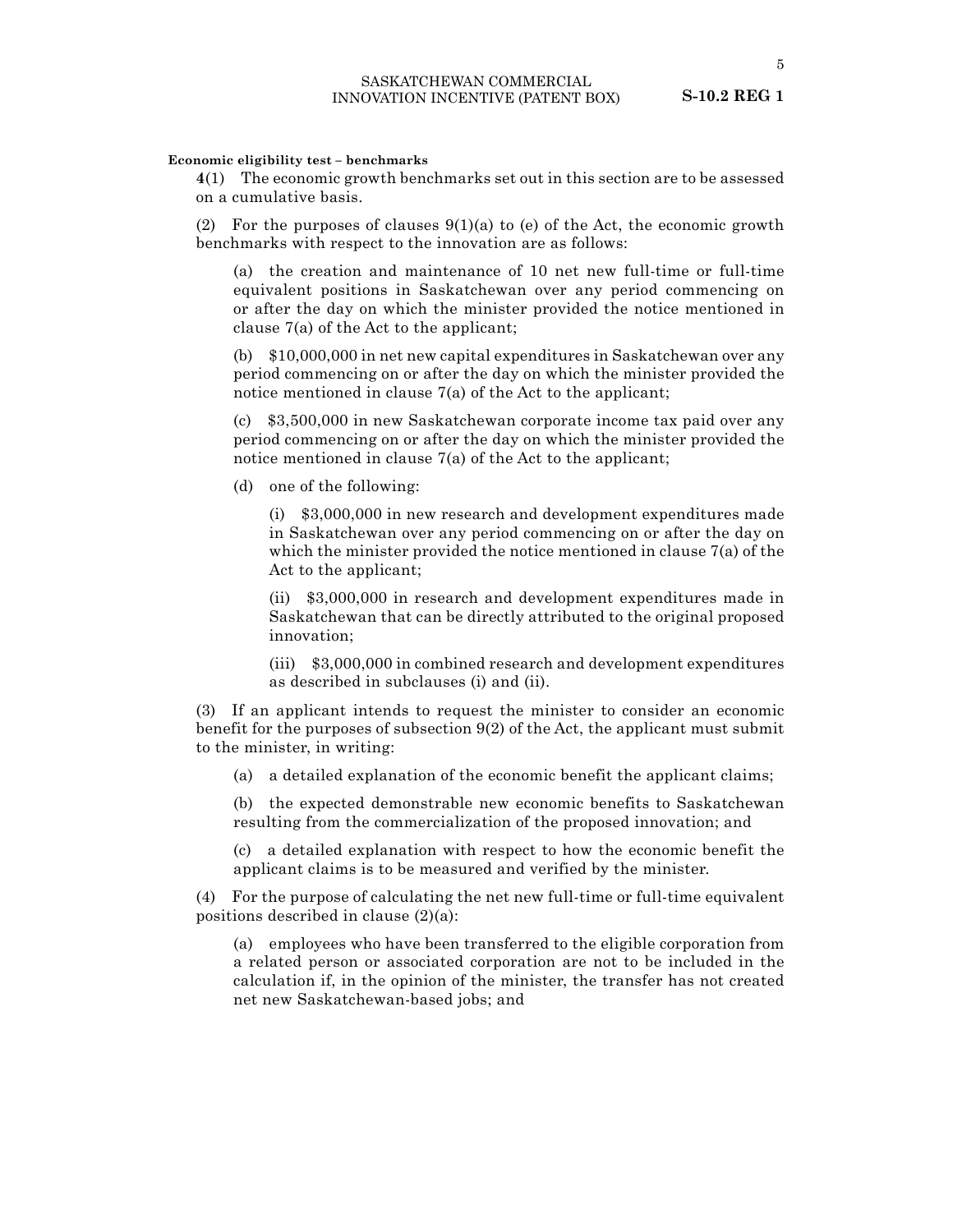(b) employees who have been converted from independent contractors of the applicant or eligible corporation are not to be included in the calculation if, in the opinion of the minister, the conversion has not created net new Saskatchewan-based jobs.

7 Jly 2017 cS-10.2 Reg 1 s4.

#### **Eligibility for 15‑year tax rebate**

**5**(1) For the purposes of subsection 11(3) of the Act, an applicant or eligible corporation must provide evidence satisfactory to the minister that at least 50% of the research and development related to the proposed innovation was conducted in Saskatchewan.

(2) An applicant or eligible corporation mentioned in subsection (1) must provide the information regarding its research and development activities to the minister as part of the information and material that it submits to the minister in accordance with section 8 of the Act.

7 Jly 2017 cS-10.2 Reg 1 s5.

#### **Eligible cascading and eligible forking**

**6**(1) An eligible corporation that has developed a cascading innovation or forking innovation may, before commercializing that innovation, request the minister to determine whether the cascading innovation or forking innovation is an eligible cascading innovation or eligible forking innovation, as the case may be, in accordance with this section.

(2) An eligible corporation that makes the request mentioned in subsection (1) is not required to apply for an SCII certificate pursuant to section 5 of the Act with respect to cascading innovation or forking innovation, but must submit a notice to the minister, in a form acceptable to the minister, at least 120 days before commercializing the cascading innovation or forking innovation, as the case may be, in the Canadian marketplace.

(3) The form mentioned in subsection (2) must include:

(a) a detailed description of the proposed cascading innovation or forking innovation;

(b) evidence satisfactory to the minister demonstrating a definitive link between the eligible intellectual property contained in the applicant's original application for an SCII certificate and the intellectual property forming the basis of the proposed cascading innovation or forking innovation; and

(c) any other information requested by the minister that is reasonably required to make the assessment of the eligibility of the cascading innovation or forking innovation set out in this section.

(4) The minister may cause the form mentioned in subsection (2) to be posted on the ministry's website and to be made known to the public in any manner that the minister considers appropriate.

#### <span id="page-5-0"></span>**S-10.2 REG 1**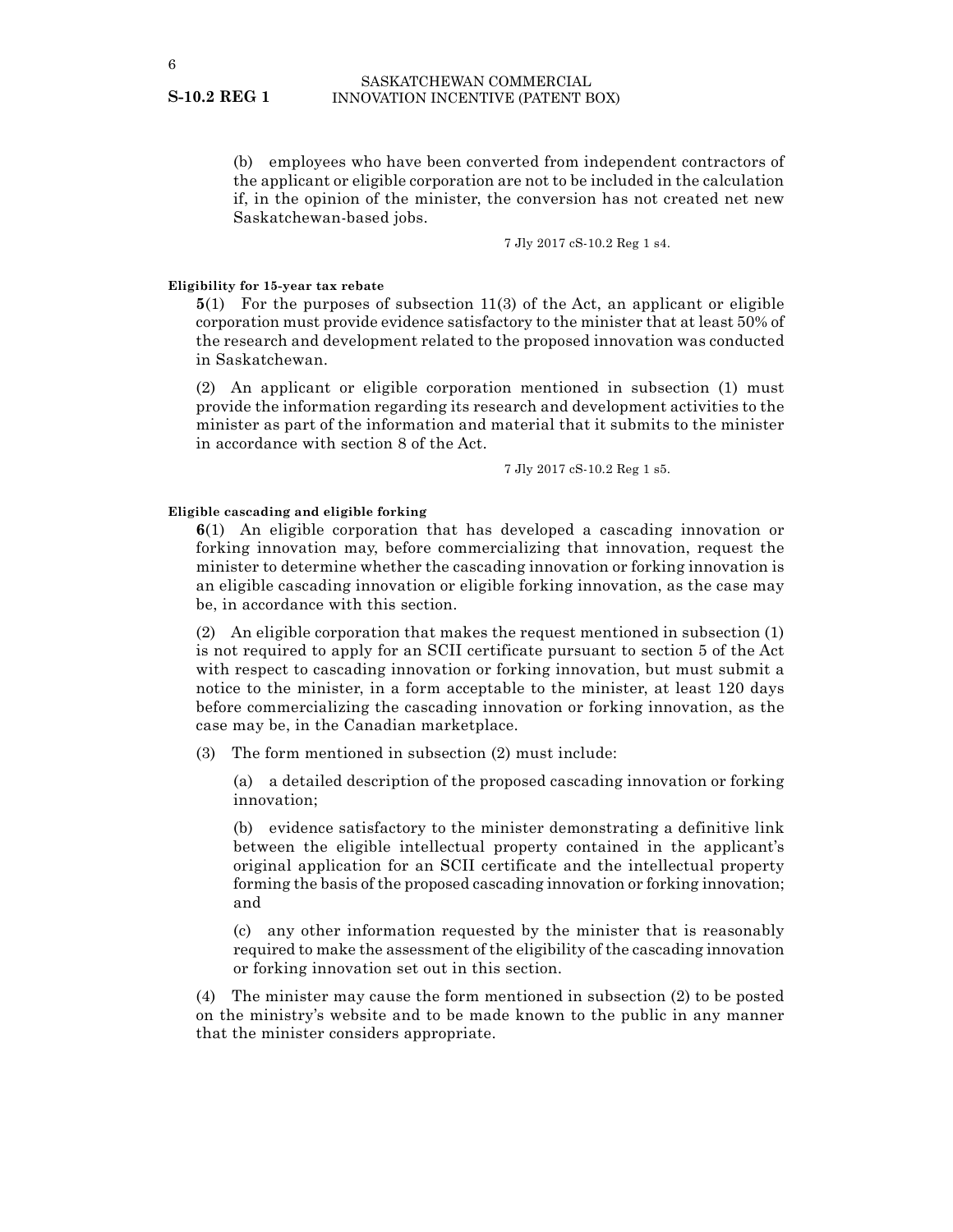<span id="page-6-0"></span>(5) The minister may appoint a technical assessor to evaluate the eligibility of the cascading innovation or forking innovation, and subsections 6(3) and (4) of the Act apply, with any necessary modification.

(6) On completing its review of the material forwarded to it pursuant to this section, the technical assessor shall provide an opinion to the minister with respect to whether the eligible corporation's proposed cascading or forking innovation is an eligible cascading innovation or eligible forking innovation, as the case may be.

(7) On reviewing an opinion provided by a technical assessor pursuant to subsection (6), the minister shall:

(a) if the minister is satisfied that the cascading innovation is an eligible cascading innovation or that the forking innovation is an eligible forking innovation, provide notice to the eligible corporation, in writing, that the cascading innovation or forking innovation is an eligible cascading innovation or eligible forking innovation, as the case may be; or

(b) if the minister is not satisfied that the cascading innovation is an eligible cascading innovation or that the forking innovation is an eligible forking innovation, provide notice to the eligible corporation, in writing, that the cascading innovation or forking innovation is not an eligible cascading innovation or eligible forking innovation, as the case may be.

(8) The eligible corporation that has been provided the notice mentioned in clause (7)(a) with respect to its eligible cascading innovation or eligible forking innovation may include the income associated with the eligible cascading innovation or eligible forking innovation, as the case may be, in its claim for a rebate in accordance with section 64.6 of *The Income Tax Act, 2000* for the remaining rebate period associated with the eligible corporation's SCII certificate.

7 Jly 2017 cS-10.2 Reg 1 s6.

**Interest rate re recovery of overpayment or rebate to which corporation is not entitled**

**7**(1) For the purposes of clause 23(1)(c) of the Act, the rate of interest per annum with respect to the recovery of a tax rebate paid to a corporation to which that corporation was not entitled is the rate equal to the sum of:

(a) the prime lending rate of the bank holding the general revenue fund as determined and adjusted in accordance with this section; and

(b) 3%.

(2) The interest rate set out in this section is to be determined on June 15 and December 15 in each year and:

(a) the interest rate as determined on June 15 applies to interest on the amount mentioned in the certificate filed pursuant to clause 23(1)(c) of the Act accruing from July 1; and